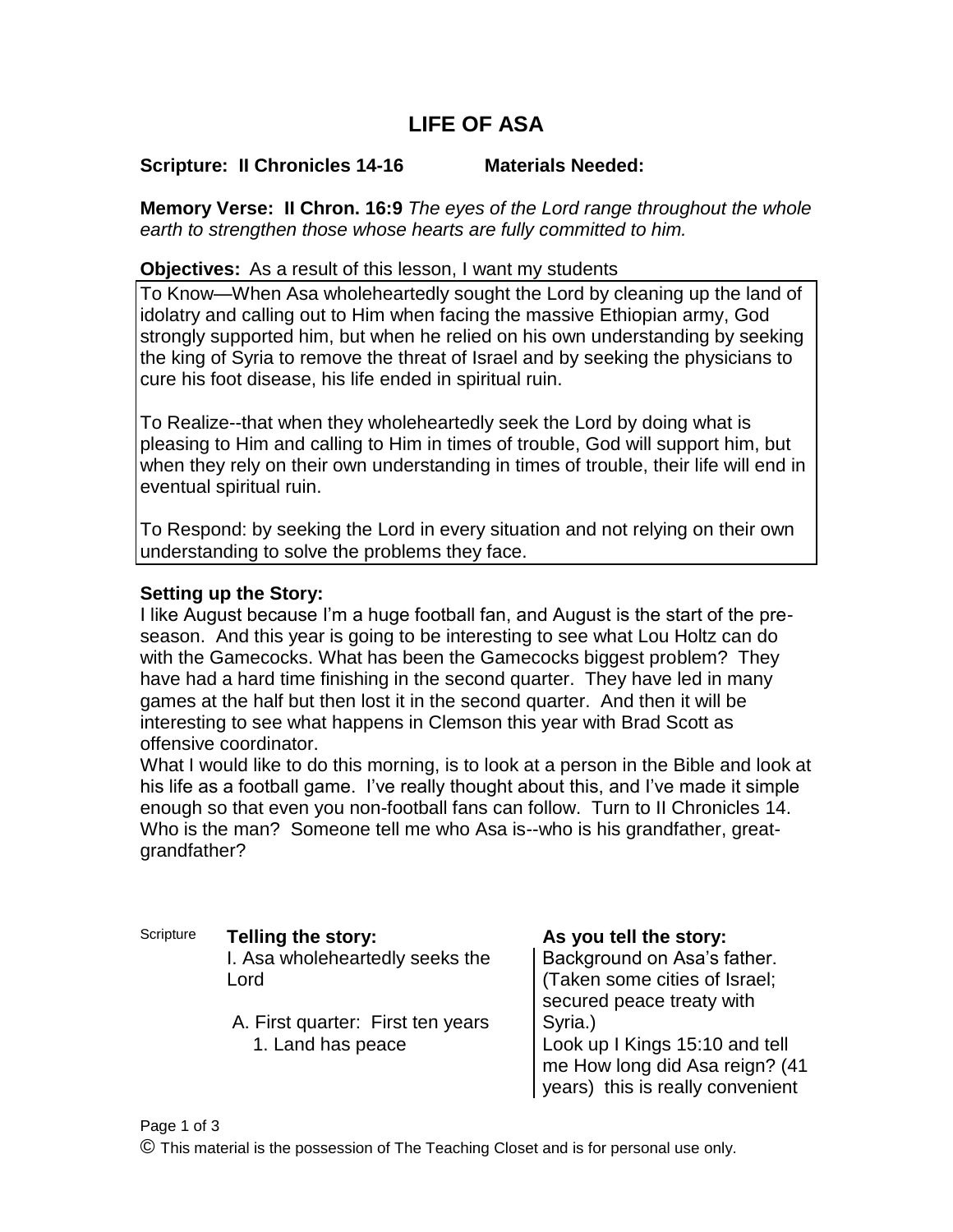| 2. God's gameplan: seek me                                                                                                                                                                                                                                                                                                                                            | because we are going to divide<br>his life into four quarters.<br>(Probably about 10-12 when he<br>starts to reign.)                                                          |
|-----------------------------------------------------------------------------------------------------------------------------------------------------------------------------------------------------------------------------------------------------------------------------------------------------------------------------------------------------------------------|-------------------------------------------------------------------------------------------------------------------------------------------------------------------------------|
| 3. Asa reforms Judah<br>*removes foreign altars<br>*tears down high places<br>*cuts down Asherim                                                                                                                                                                                                                                                                      | What does God want from Asa?<br>(To follow him.) We are going to<br>call this the Gameplan.                                                                                   |
| *commands Judah to seek the<br>Lord<br>*builds and fortifies key cities                                                                                                                                                                                                                                                                                               | Let's see what Asa does.                                                                                                                                                      |
| B. Second quarter: War with the<br>Ethiopians<br>1. Ethiopian army of 1,000,000<br>come to Mareshah.<br>2. God's gameplan: seek God<br>3. Asa calls out to God<br>*We are helpless<br>*we trust in you and are<br>coming in your name.<br>C. Half-time report: by Azariah<br>1."Be strong and do not loose<br>heart"<br>2. Asa institutes more reforms:<br>*all idols | Read vs.4<br>Then in the 15th year--which<br>quarter are we in?--there is the<br>threat from a massive army.<br>Look in vs. 9<br><b>Read 15:2</b><br>Let's see what Asa does. |
| *repairs bronze altar<br>*removed Maacah and burned                                                                                                                                                                                                                                                                                                                   | 15:7                                                                                                                                                                          |
| her idol<br>*brought dedicated things into<br>God's house.                                                                                                                                                                                                                                                                                                            | "What does Asa have to do in<br>the second half to win this<br>game?"                                                                                                         |
| II. Asa relies on his own<br>understanding<br>A. Third quarter: Threat from<br><b>Israel</b><br>1. Baasha fortifies Ramah.                                                                                                                                                                                                                                            | OK--let's go back to the game.<br>In the 25th year--which<br>quarter?--there is the threat<br>from Israel.                                                                    |
| 2. God's Gameplan: seek me<br>3. Asa turns to King of Syria for<br>help<br>*gives money from temple<br>*makes a treaty<br>*Baasha withdraws                                                                                                                                                                                                                           | Yeah--the threat is gone. How<br>did Asa do?<br>What does his coach think<br>about what He did?<br>Vs. 16:7-9 Why was his coach<br>telling him this?                          |